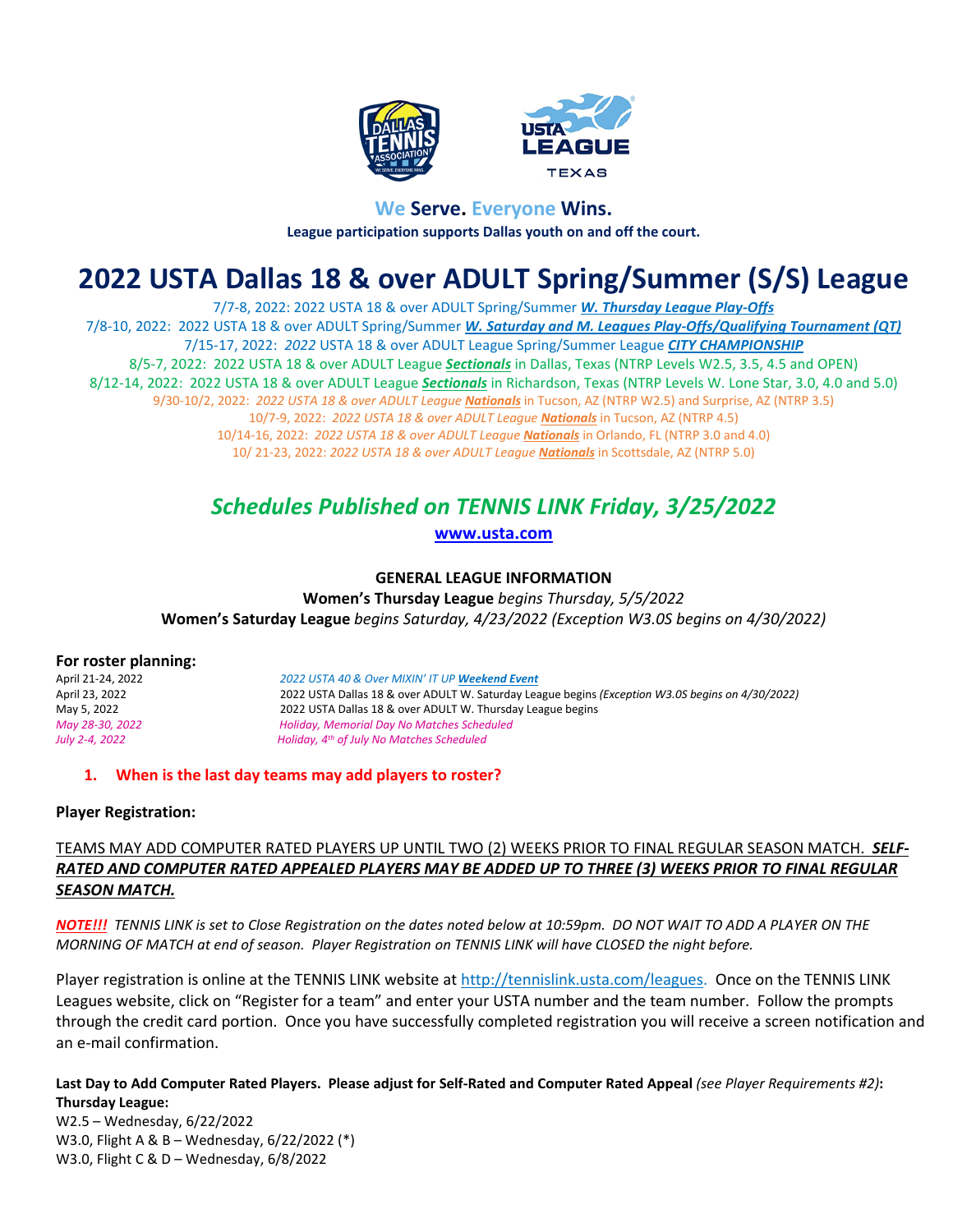W3.5 – Wednesday 6/22/2022 (\*) W4.0, Flight A & B – Wednesday 6/22/2022 (\*) W4.0, Flight C & B – Wednesday 6/8/2022 W4.5 - Wednesday 6/22/2022

#### **Saturday League:**

W2.5S – Friday, 6/17/2022 (\*) and (\*\*) W3.0S – Friday, 6/10/2022 W3.5S - Friday, 6/17/2022 (\*) and (\*\*) W4.0S – Friday, 6/17/2022 (\*) and (\*\*) W4.5S – Friday, 6/17/2022 (\*) W5.0S – Friday, 6/17/2022

Notes:

**(\*)** For teams that have "BYE" weeks during the regular season, captains will need to adjust last date to add player(s) so that players are added 2 weeks prior to final regular season match for Computer rated (C). 3 weeks for Self-rated (S) and Computer Appeal (A) players. **(\*\*) NTRP Level has FLOAT MATCH(es) scheduled on Sunday, 5/22/2022 and/or Sunday, 6/12/2022. THESE ARE NOT A MISTAKE!!! FLOAT MATCH(es) may be scheduled and completed ANYTIME PRIOR to scheduled match date noted in TENNIS LINK.**

## **2. Where do I find Captain's Contact Information for the opposing team?**

Every team in TENNIS LINK has been set up with a Captain USTA #. Contact Information is available several ways:

- (1) Clicking on the Team Name Link in Team Standings.
- (2) Using the Match Summary Tab.
- (3) Or, finally using the Captains Report Tab.
- **3. I made a mistake on score entry. How do I fix? The DTA WILL NOT make any scorecard adjustments without requested information.**

#### **Change/Edit to Scorecard:**

When requesting a change, or edit to a scorecard, please email Local League Coordinator at leagues@dta.org and copy the opposing captain with the following information:

(1) Match #

(2) Detailed Description of requested change/edit.

(3) Both captains must agree to the requested change/edit prior to TENNIS LINK being updated.

#### *NOTE!!! Scores should be reported from the WINNER'S PERSPECTIVE.*

#### **4. What are DTA approved reasons for a Regular Season Match to be rescheduled?**

#### *2022 USTA Dallas Rules and Regulations:*

#### **8. MAKE UP MATCHES (Due to Rain/Championship Advancement/Extreme Weather):**

*8A.* Rainout / Championship Advancement/Extreme Weather Make-ups:

All make-up matches for rain or championship advancement should be played within 14 days of the rainout/originally scheduled match. If a make-up match has not been entered in USTA TENNIS LINK within 14 days of the original match date, it should be considered as scheduled by the DTA League Coordinator on the 14th day at:

- \* 1:00pm for Women's Weekday Leagues
- \* 5:00pm for Men's and Women's Saturday Leagues
- \* 9:00am for Men's Sunday League
- \* 4:00pm for Women's Sunday League
- \* 3:00pm for 18 & over MIXED
- \* 6:00pm for 40 & over MIXED and 55 & over AGE GROUP

No match is to be rescheduled without the consent of the coordinator unless it is a rainout/championship play. Do not cancel for rain until the day of the match. Only lines that have started (first service attempt) stand for a rain make-up. A team is not held to any defaulted line(s) given.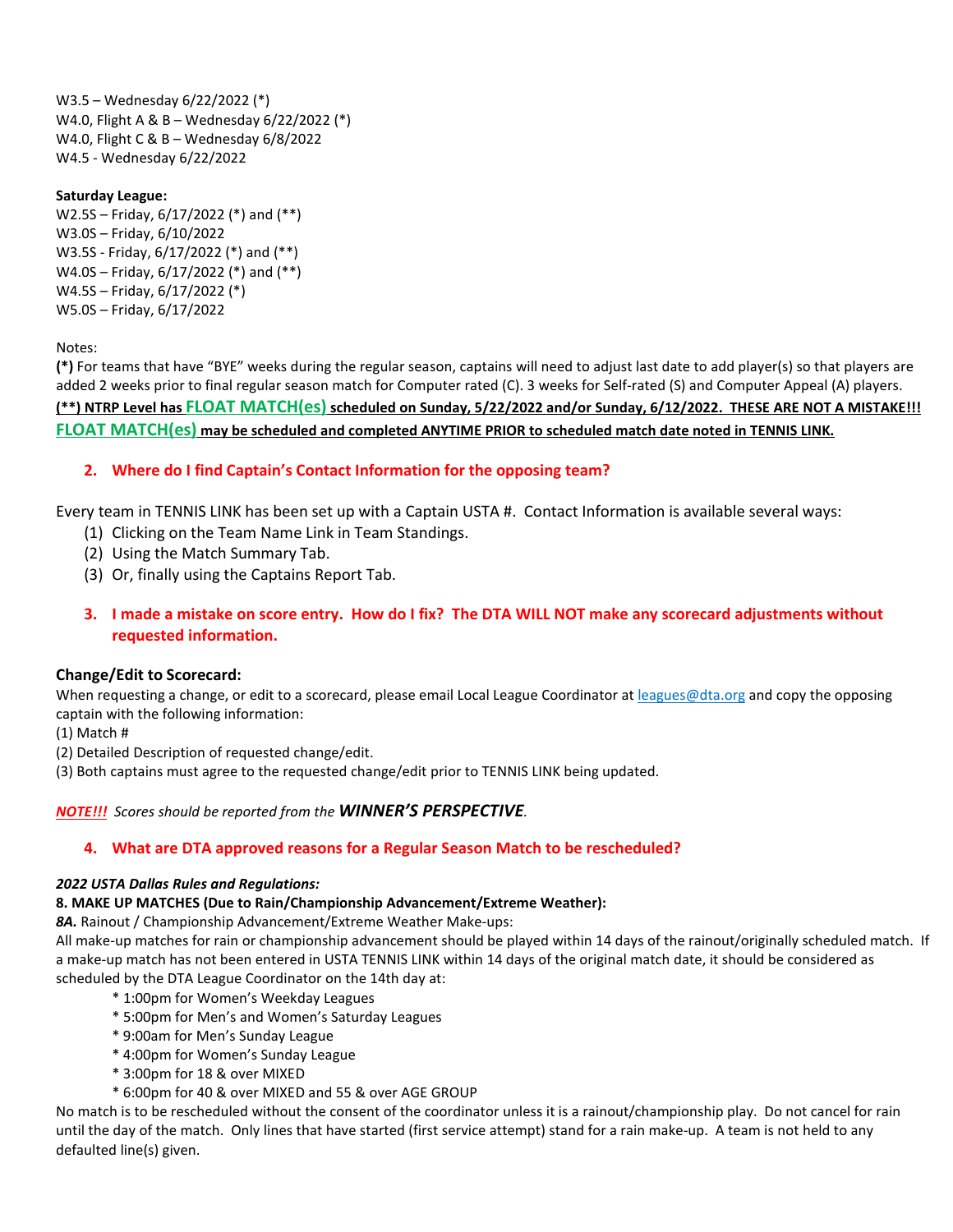Should teams be faced with inclement weather on the date of the scheduled make up match, teams have 7 days from that date to reschedule unless late in the season at which time the DTA will set a completion deadline (#8G).

*8B.* Players that do not complete their match within the original 2-hour time limit and are bumped from their court must remain available to resume the match for a period of 1 hour if the home team can decide to resume the match within 1 hour. If a court cannot be secured within an hour, the players/captains will have 48 hours to schedule the completion of the match (within 14 days) and provide the details to the league coordinator.

#### *8C. Updated 2/28/2022!* Rain/Extreme Weather Delay:

If both captains have not agreed to declare a rainout/extreme weather, both teams (all players to play that day's match) must be available at the site for one hour beyond the scheduled match time.

*8D.* Extreme Weather Conditions. The HOME Captain determines the conditions at the match site and is responsible for notifying the VISITING Captain NO MORE THAN two (2) hours prior to match start time on the SCHEDULED DAY OF THE MATCH. Both captains should verify through www.weather.com. The following weather conditions may subject a match to be rescheduled:

(1) If the actual temperature is 35 degrees or below at the time match is scheduled to begin play.

(2) The actual temperature is 105 degrees or higher at the time match is scheduled to begin play.

If either of the above extreme weather conditions exist, either captain may reschedule the match. Once the match has started, it must be completed.

*8E.* Split-Time Match Play:

If individual match times must be scheduled separately due to court conflict, it is the home team's responsibility to notify and coordinate with the visiting captain.

*8F.* Automatic Reschedule Match Status. Any regularly scheduled league match(es) involving a team in which 50% or more of male or female roster players are scheduled to play in a USTA Dallas Local Play Off, Sectionals and/or Nationals event representing Dallas shall be granted AUTOMATIC RESCHEDULE status by the local league coordinator and the opposing team. It is the responsibility of the advancing team to notify their opponent NO LATER than 48 hours prior to the scheduled match date. Captains may reschedule the entire match or line by line. The affected match shall be rescheduled following the 14 days' make-up rule noted in 8A.

Teams with greater than 50% absence due to representation at a Sectional or National Championship for a city other than the one the local league is being played, will only be allowed to make up lines so their team plays a majority of the lines to constitute a valid team match (3-lines in a 5-line league; 2-lines in a 3-line league).

*NOTE!!! DTA follows ACTUAL Temperature at match time. The Extreme Weather Rule DOES NOT mention Heat Index, Wind Chill, Feels Like, Excessive Wind, etc… Those are not valid reasons to Request a Reschedule.*

*8F.* Automatic Reschedule Match Status. Any regularly scheduled league match(es) involving a team in which 50% or more of male or female roster players are scheduled to play in a USTA Dallas Local Play Off, Sectionals and/or Nationals event representing Dallas shall be granted AUTOMATIC RESCHEDULE status by the local league coordinator and the opposing team. It is the responsibility of the advancing team to notify their opponent NO LATER than 48 hours prior to the scheduled match date. Captains may reschedule the entire match or line by line. The affected match shall be rescheduled following the 14 days' make-up rule noted in 8A.

#### **RESCHEUDLING LOCAL REGULAR SEASON MATCH FOR POST SEASON PLAY INVOLVING ANOTHER CITY:**

Teams with greater than 50% absence due to representation at a Sectional or National Championship for a city other than the one the local league is being played, will only be allowed to make up lines so their team plays a majority of the lines to constitute a valid team match (3-lines in a 5-line league; 2-lines in a 3-line league).

#### **5. My team can't field all 5 lines on scheduled match day. What is the USTA rule?**

#### *2022 USTA Dallas Rules and Regulations:*

#### **10. FORFEITS/Team Defaults:**

*10A*. Forfeits start from the lowest singles or doubles lines. **A team must play the majority of lines each team match or that match shall be considered a "team default".** If a "team default" occurs for any reason during round robin play, the defaulting team will (1) default all remaining matches in the round robin, (2) not be eligible for the same Local League Championship for that season, and (3) all team members of the defaulting team must split up in the following season with no more than 4 members of the defaulting team on any one team in the following season. After the season, if all teams in contention for championship play have already played the defaulting team in good faith, the matches stand as played; otherwise, all matches of the defaulting team shall be invalid.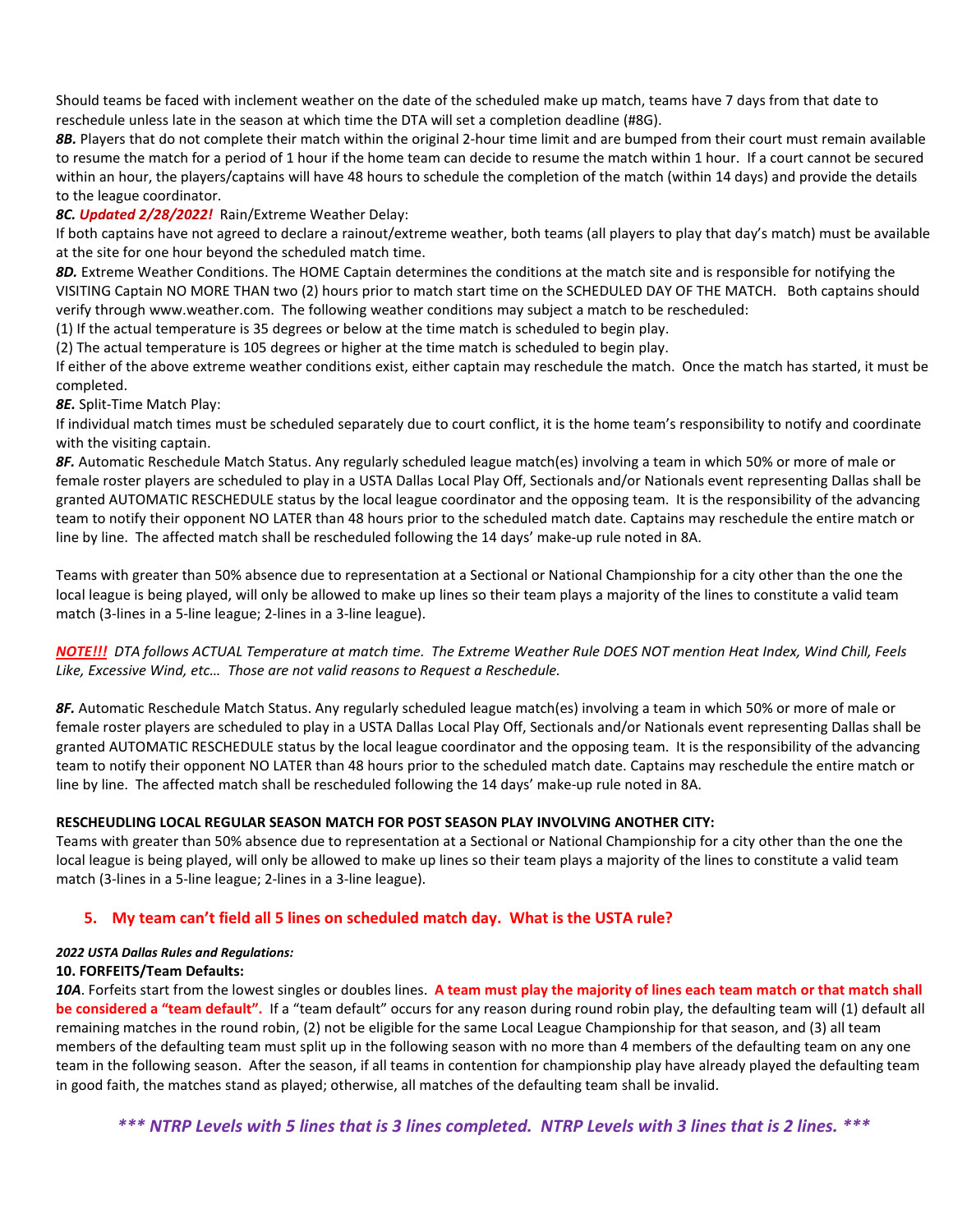*NOTE!!! If 1 team defaults 2 lines and the other team defaults 1 line, that is CONSIDERED a TEAM DEFAULT. Both teams are penalized. For a match to be COMPLETE, majority of lines MUST BE COMPLETED.* 

## **6. I have a player(s) who is on two (2) teams that are advancing to Cities, what is the DTA's rule on which team is the Primary?**

#### *Or***, I have a player who has already qualified and plans to attend Sectionals with another City, can they play on my Dallas team during CITY CHAMPIONSHIP?**

#### **2022 USTA Dallas Rules and Regulations:**

*4D.* It is the responsibility of the captain to know if they have any players that qualify for championship play on more than one team within the same division\*\*. A player who will be attending Sectionals with a team from another local league is not eligible to participate in USTA Dallas playoffs in the same division.

#### **7. My match is in a few weeks and the HOME Team has not contacted me about Match Time?**

*Ladies, please refrain from emailing the DTA regarding this! It's something that everyone should be doing as a courtesy to your fellow captains!*

**It is the captain of the HOME Team's responsibility to contact the VISITING Team with match time, directions, etc… at least 5 days prior to the match date. The DTA suggests that captains communicate through email and always request confirmation from their opponent. Reminders a few days prior to match are thoughtful and encouraged to avoid potential miscommunication.** *Suggestion: Hold on to all email correspondence. Request confirmation of receipt as acknowledgement and acceptance of Match Times.*

#### **18 & over ADULT Leagues, Level of Play, Format:**

**Levels of Play:** 3.0, 3.5, 4.0, 4.5 and 5.0

**Format:**

2 – Singles; 3 – Doubles *(Exception: W2.5 and W5.0 1S and 2D)*

#### **Player Eligibility for Post Season Play: 2022 USTA Dallas Rules and Regulations: 2. PLAYER REQUIREMENTS:**

*2B.* For league play, player must be 18 years of age *prior* to participating in 18 & Over ADULT, 40 years of age for 40 & Over ADULT, 55 years of age for 55 & Over ADULT, 65 years of age for 65 & Over ADULT within the calendar year.

*2C(1).* All players with a valid computer rating must play two (2) matches during the local league season (one (1) of which may be a default) in all leagues other than 55 & Over MIXED, Combo Doubles and Tri Level which require only one (1) match (zero defaults) to be eligible to participate in championship competition (Local League Championship, Sectionals, etc…).

2C(2). All Self-Rated and Valid Computer Rated Appealed players must play three (3) matches during the local league season (zero defaults) in all leagues other than 55 & Over MIXED, Combo Doubles and Tri Level which require only one (1) match (zero defaults) to be eligible to participate in championship competition (Local League Championship, Sectionals, etc…).

*2D.* In the Adult and Mixed Divisions, all players other than Self-Rated and Valid Computer Rated Appealed Players are eligible to advance to National Championship competition if that player has played on the same team in at least three (3) matches at the same NTRP level in the same Age Group through Sectional Championships and is otherwise eligible. A maximum of one (1) default received by the player during local league or championship competition shall count for advancing.

All Self-Rated and Valid Computer Rated Appealed players are eligible to progress to National Championship competition if that player has played on the same team in at least four (4) matches at the same NTRP level in the same AGE Group during its local league season and is otherwise eligible. No defaults received by the player during local league or championship competition shall count for advancing. Retired matches shall count toward advancing for all players involved in both USTA League Divisions.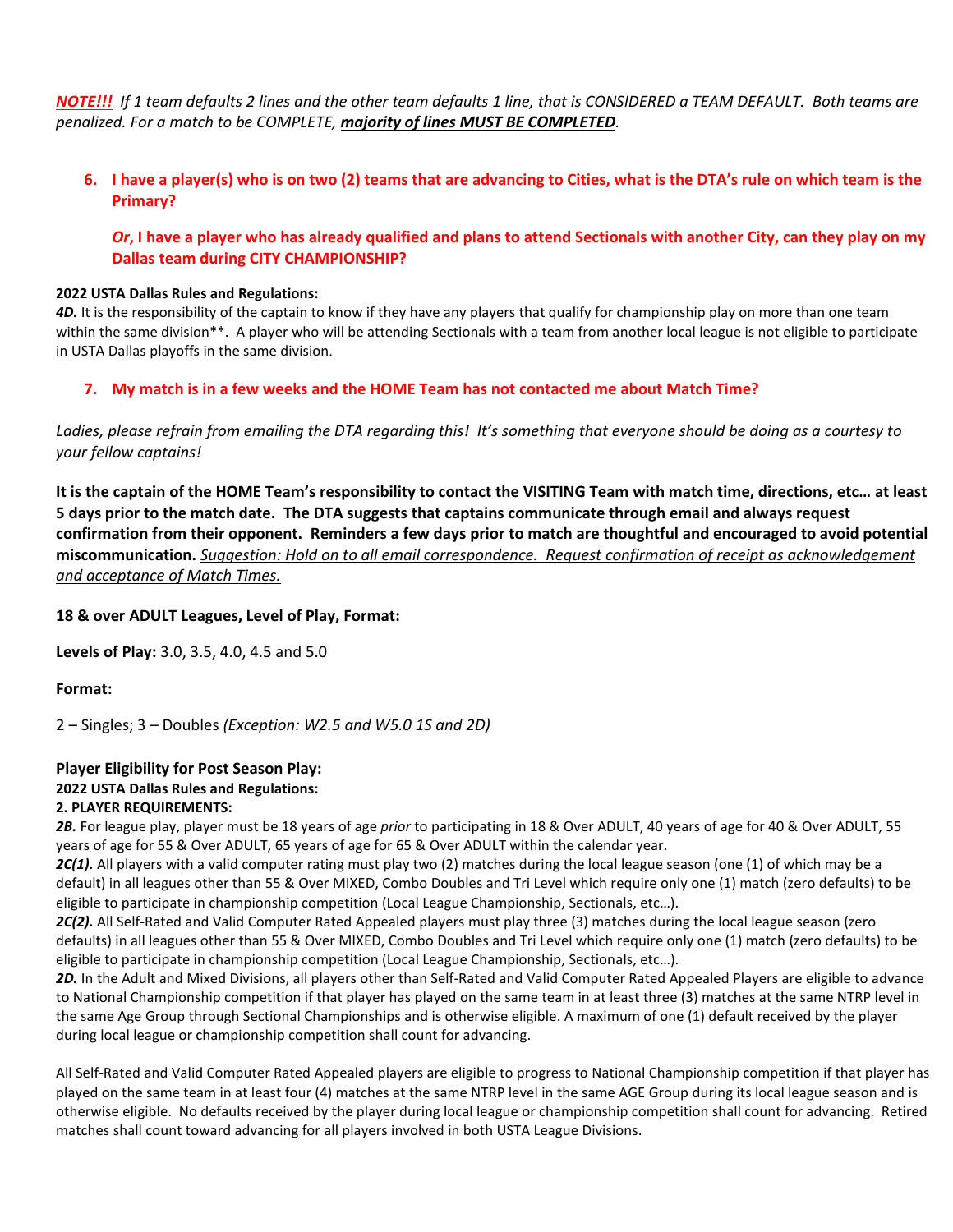## **Player Eligibility:**

#### **2022USTA TEXAS Rules and Regulations:**

A team may have only one (1) player from outside the 50-mile radius of the center of a large city, Fort Worth, Dallas, San Antonio, Austin and Houston… If a player does not have the specific league in one of our designated areas (i.e. Abilene, Amarillo, Austin), he/she can play in another city without it counting as part of the out of city maximum.

#### 2022 18 & over ADULT Fall League fee: \$38.00 *(includes \$3.00 Active.com processing fee)*

#### **Player League fees are NON-REFUNDABLE/TRANSFERRABLE unless the level entered does not make. Please advise your players accordingly.**

#### **Match Times:**

## **2022 Captain's Responsibilities:**

#### **MISCELLANEOUS INFORMATION/Match Times:**

**Saturday ADULT League only:** Any time between 9:00am and 4:00pm is an acceptable start time for the Saturday League. *NEW 2021!* **Sunday ADULT Men's League only:** Matches should not be scheduled before 11:00am unless both captains agree to an alternate time.

#### **Schedules/Match Times/TENNIS LINK:**

*NOTE!!! The DTA uses the 12:00am, MIDNIGHT default time and that remains in TENNIS LINK.*

Schedules were forwarded to facilities. Facility mangers were given the opportunity to advise the DTA of any Black Out Dates/Facility Conflicts prior to scheduling. *Schedules are set, NO schedule changes will be made at this point.*

Facility Managers provide individual match times directly to captains. TENNIS LINK is not updated with individual match times.

#### **Match Play:**

#### *2022 USTA Dallas Rules and Regulations:*

**7H.** Match play must begin no later than 15 minutes after the designated start time per the 15-minute default rule. No line shall begin play before the 15-minute default time has passed unless all players from the higher singles/doubles positions are present. Defaults must be from the bottom up. (i.e.: Line 2 singles or Line 3 doubles if players are not available at the start of the match.) Doubles teams are to be moved up as a pair.

The penalties for late arrival (0-5 minutes/1 game & loss of toss, 5-10 minutes/2 games & loss of toss, 10-15 minutes/3 games and loss of toss, 15:01 minutes/default). These penalties apply to physically being on court not just on site.

*7I.* The team captain for each team shall exchange their team line-up simultaneously prior to the beginning of the team match. No substitution may be made in an individual match after the line-up has been presented, except for injury to, illness of a player during warm-up and an eligible replacement can be made within the default time. The substituted player may only take the position of the player whom they are replacing. If the substitution is made during the warm-up, the substitute player is entitled to a five-minute warm-up.

#### **Scoring:**

Matches are to be played using the best of two sets criteria, conventional scoring, with a Coman set tiebreak (the first to 7 by 2) at 6 games all and a Coman match Tiebreak (the first to 10 by 2) in the event of split sets.

#### *Team Standings in TENNIS LINK follow the criteria noted below.*

#### **2022 USTA Dallas Rules and Regulations:**

*9C.* In the event of a tie, the following NATIONAL/ SECTIONAL guidelines prevail:

9C (1) Individual Matches. Winner of the most individual matches the entire competition.

9C (2) Head-to- head. Winner of head-to-head match *only if all tied teams have played each other and one team defeated all the teams that are tied*.